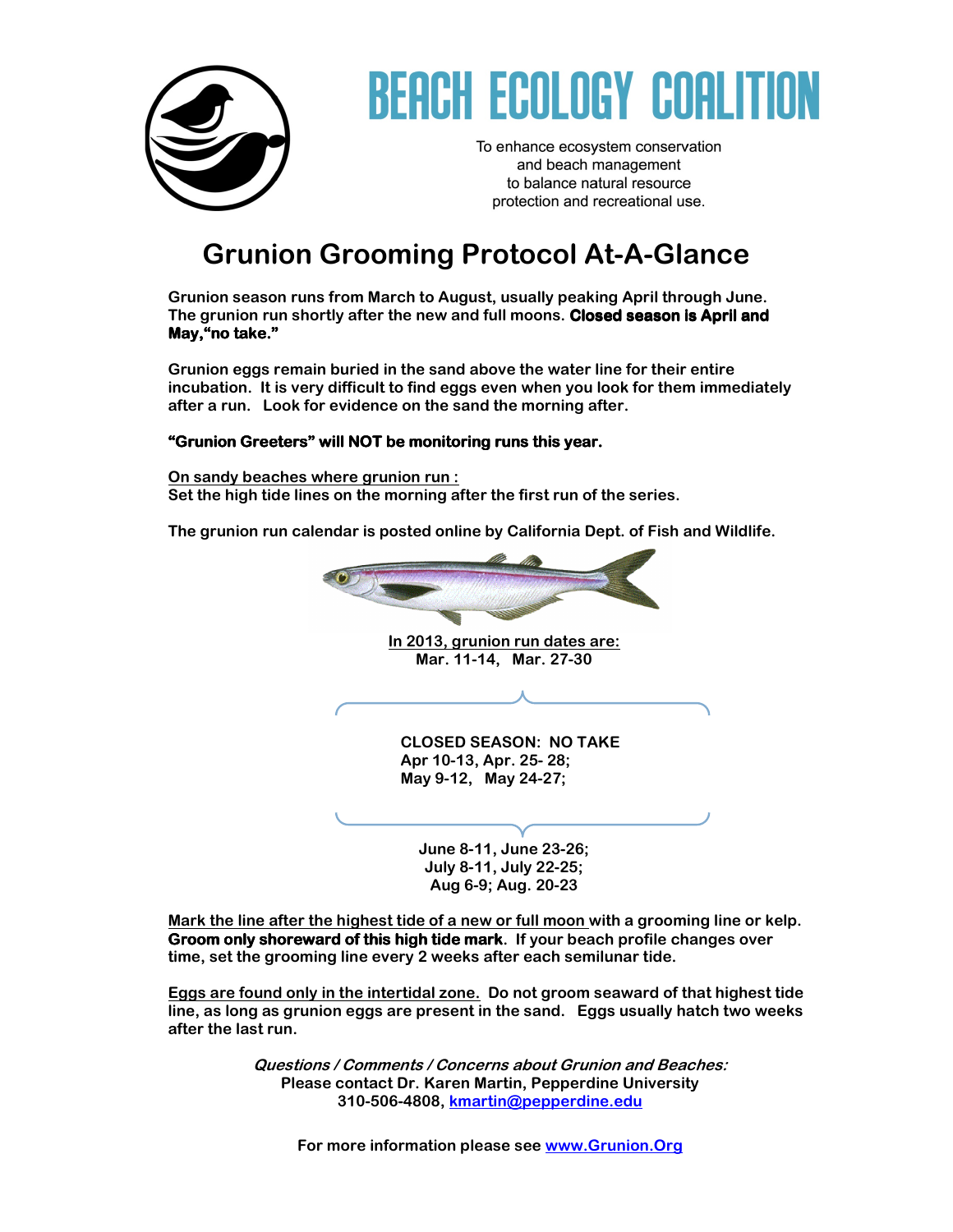

# **BEACH ECOLOGY COALITION**

To enhance ecosystem conservation and beach management to balance natural resource protection and recreational use.



**Mission Beach, San Diego, showing grunion grooming protocol. Photo by K Martin.** 



Photo: K. Martin

**For more information please see www.Grunion.Org**